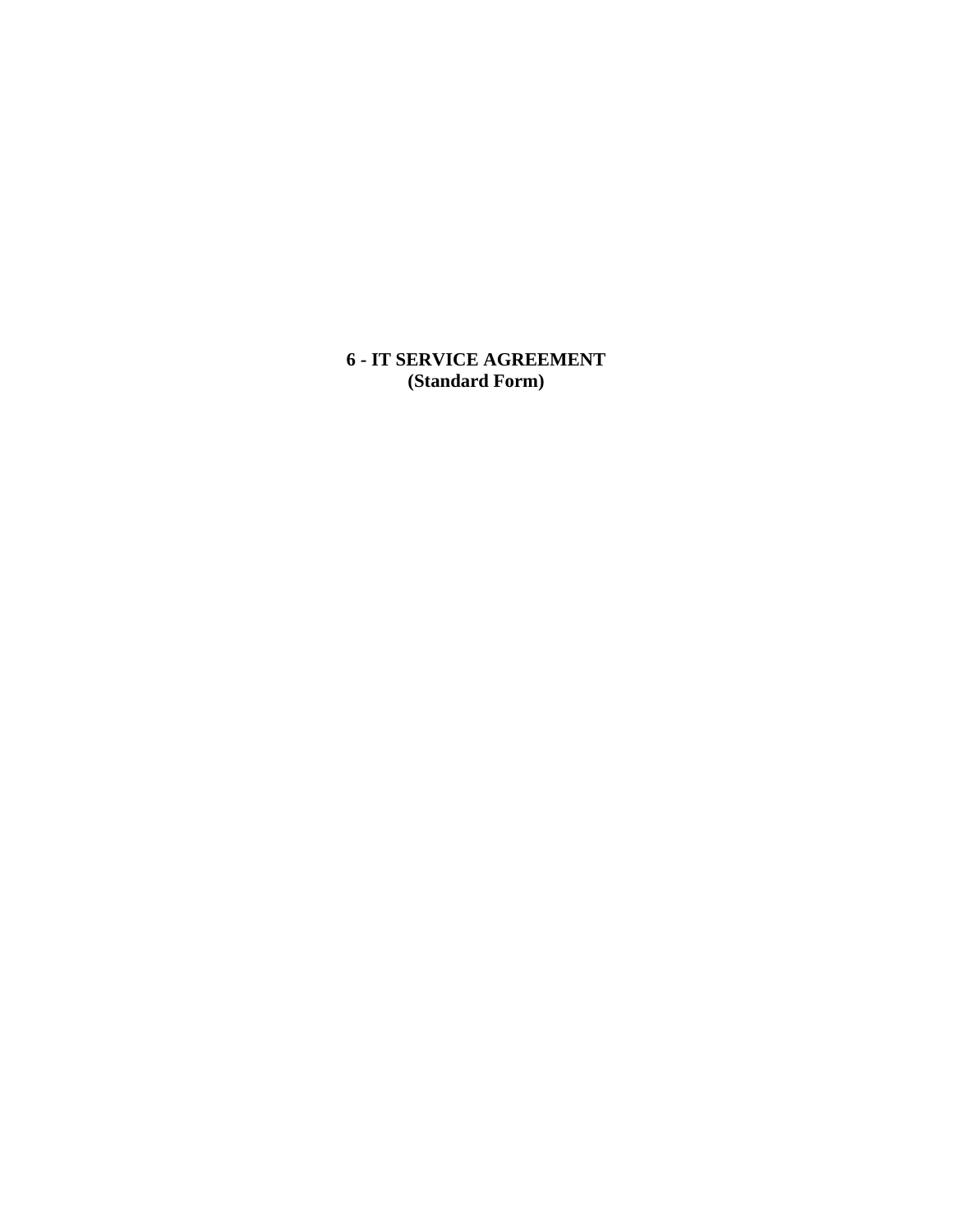**No. IT -\_\_\_\_\_** 

## **IT SERVICE AGREEMENT (Rate 331 Service)**

**This AGREEMENT for SERVICE** under the **IT SERVICE SCHEDULE**  made as of the **\_\_\_\_\_** day of **\_\_\_\_\_**, 20**\_\_\_\_\_** 

## **BY AND BETWEEN:**

## **ENBRIDGE GAS DISTRIBUTION INC.,** an

Ontario corporation ("Transporter")

- and -

**\_\_\_\_\_**, a **\_\_\_\_\_** ("Shipper")

### **WITNESSES THAT, WHEREAS:**

A. The terms that are defined in Transporter's Tariff for Rate 331 Service on its Tecumseh Pipeline are used in this Agreement with the respective meanings that are ascribed to such terms therein.

B. Transporter's Tecumseh Pipeline extends from Tecumseh to Dawn.

C. Shipper has requested Transporter to provide Shipper with Service under the IT Service Schedule and the Rate 331 Schedule, and Transporter has agreed to do so using its Tecumseh Pipeline, subject to the terms and conditions of this Agreement.

**NOW THEREFORE,** in consideration of the premises and the mutual covenants and agreements herein contained, the parties hereto covenant, agree, and declare as follows:

1. Shipper acknowledges receipt of Transporter's Tariff, which includes the IT Service Schedule and the General Terms and Conditions, and the Rate 331 Schedule.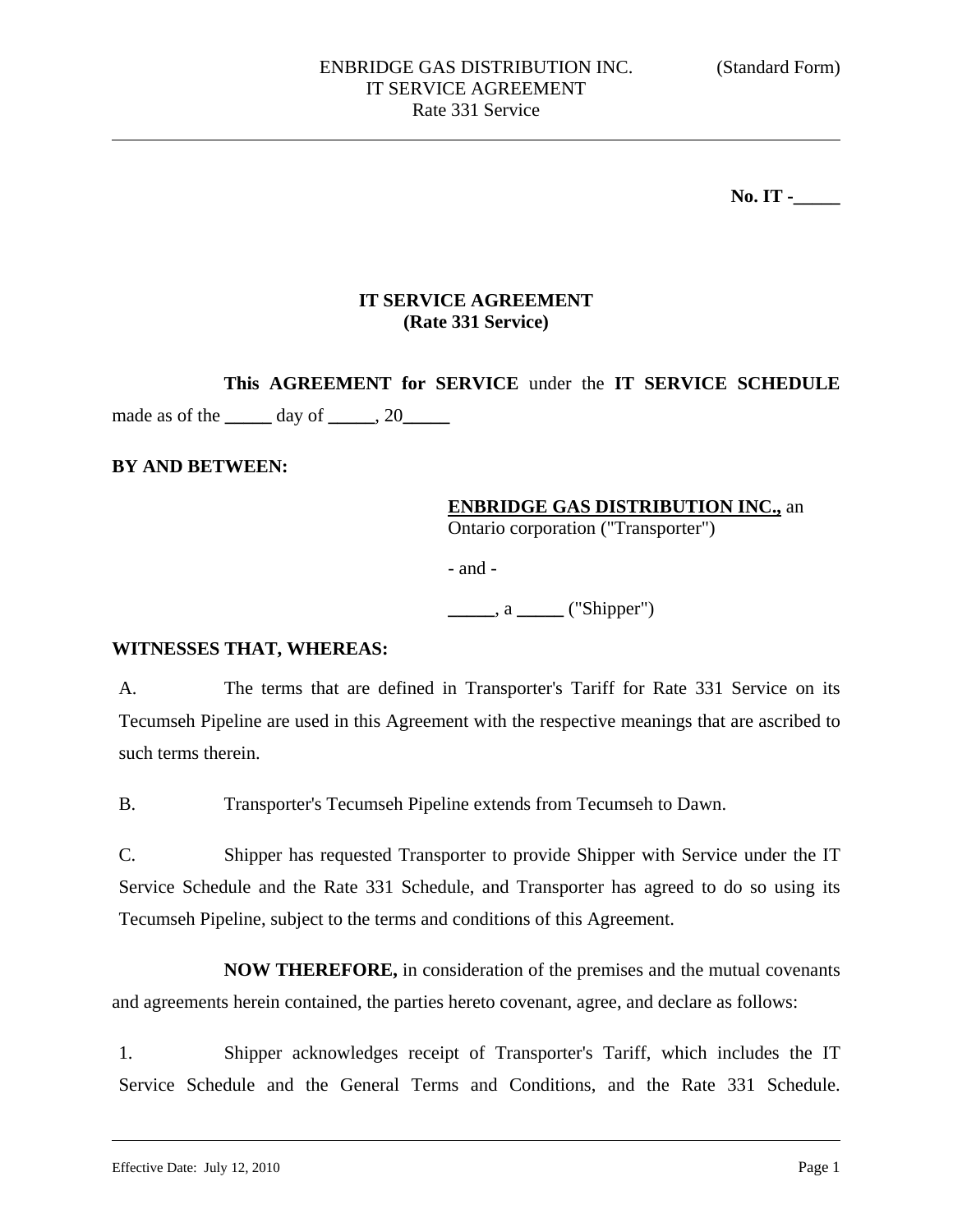Transporter shall provide Shipper with any amendments of the Tariff and the Rate 331 Schedule.

2. Transporter shall provide Shipper with Service under the IT Service Schedule in accordance with the applicable IT Service Index and under the Rate 331 Schedule, which form part of this Agreement.

3. Service will commence on the Service Availability Date and will terminate, subject to the provisions hereof, on the Service Termination Date.

4. Commencing on the Service Availability Date, Shipper shall pay Transporter's monthly commodity charge for each Month in which Service is provided hereunder, in accordance with the Rate 331 Schedule and the General Terms and Conditions.

5. Shipper shall make timely arrangements (as applicable) for gas supply and for transportation service upstream of Tecumseh and downstream of Dawn. Shipper shall obtain all necessary governmental authorizations in this regard.

6. Shipper shall not bring an action against Transporter for Transporter's refusal to provide Service hereunder in the event that any transporter operating upstream of Tecumseh or downstream of Dawn, as the case may be, fails to deliver or receive gas to or from Shipper, or for Shipper's account, unless such failure was directly caused by Transporter's negligence or wilful default.

7. Nominations and Confirmations shall be given in accordance with Article 9 of the General Terms and Conditions. Every other notice, request, demand, statement, or invoice contemplated by this Agreement, the IT Service Schedule, and the General Terms and Conditions, or any similar communication between Transporter and Shipper, shall be given in writing or, if subsequently confirmed in writing, may be given orally. Each such communication shall be directed as indicated in the applicable IT Service Index. Transporter and Shipper shall promptly notify the other of any change in the information so indicated.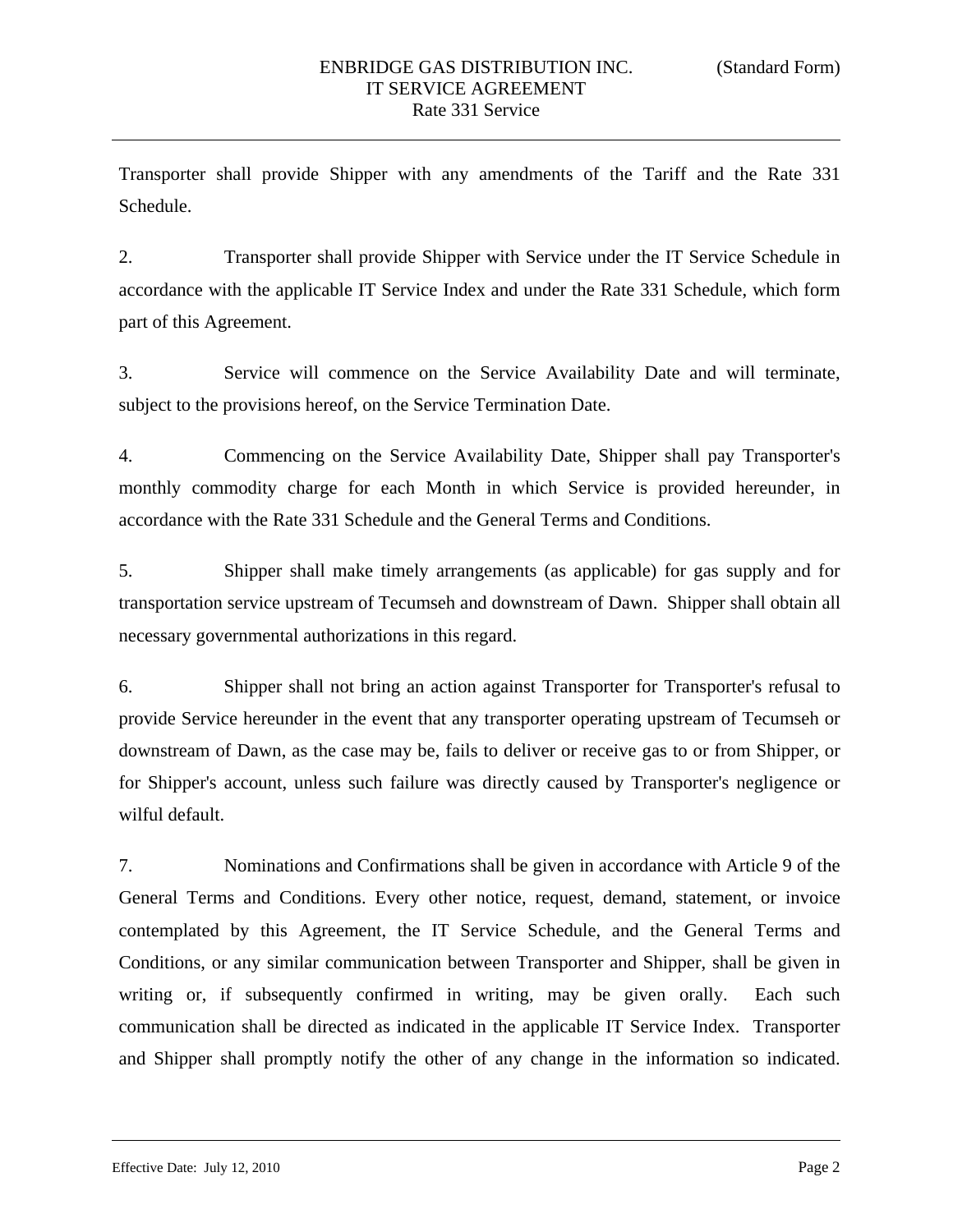A written communication may be given by personal (including courier) delivery, facsimile, electronic means, or mail. If given by personal delivery, facsimile, or electronic means, a written communication shall be deemed to be received on the day of delivery or transmittal, if such day is a Business Day, and otherwise on the next Business Day. If given by mail, a written communication shall be deemed to be received **\_\_\_\_\_** Business Days after mailing.

An oral communication may be given in person or by telephone. In either case, the oral communication shall be deemed to be received on the day that it is given, if the confirming written communication would be deemed to be received on the same or the next day, and otherwise on the day that the confirming written communication would be deemed to be received.

8. The terms and conditions of the IT Service Schedule and the General Terms and Conditions are by this reference incorporated into and made part of this Agreement.

9. This Agreement is subject to all valid legislation with respect to the subject matters hereof, either provincial or federal, and to all valid present and future decisions, orders, rules, and regulations of all duly constituted governmental authorities having jurisdiction.

10. Nothing in this Agreement shall be deemed to create any rights or obligations between the parties hereto after the Service Termination Date, except that termination of this Agreement shall not relieve either party of the obligation to correct any gas imbalances or of the obligation to pay any amount due hereunder.

11. This Agreement shall be construed in accordance with and governed by the laws of the Province of Ontario and the laws of Canada applicable therein.

12. This Agreement may be executed and delivered in counterparts, each of which shall be an original but both of which, when taken together, shall constitute one and the same Agreement.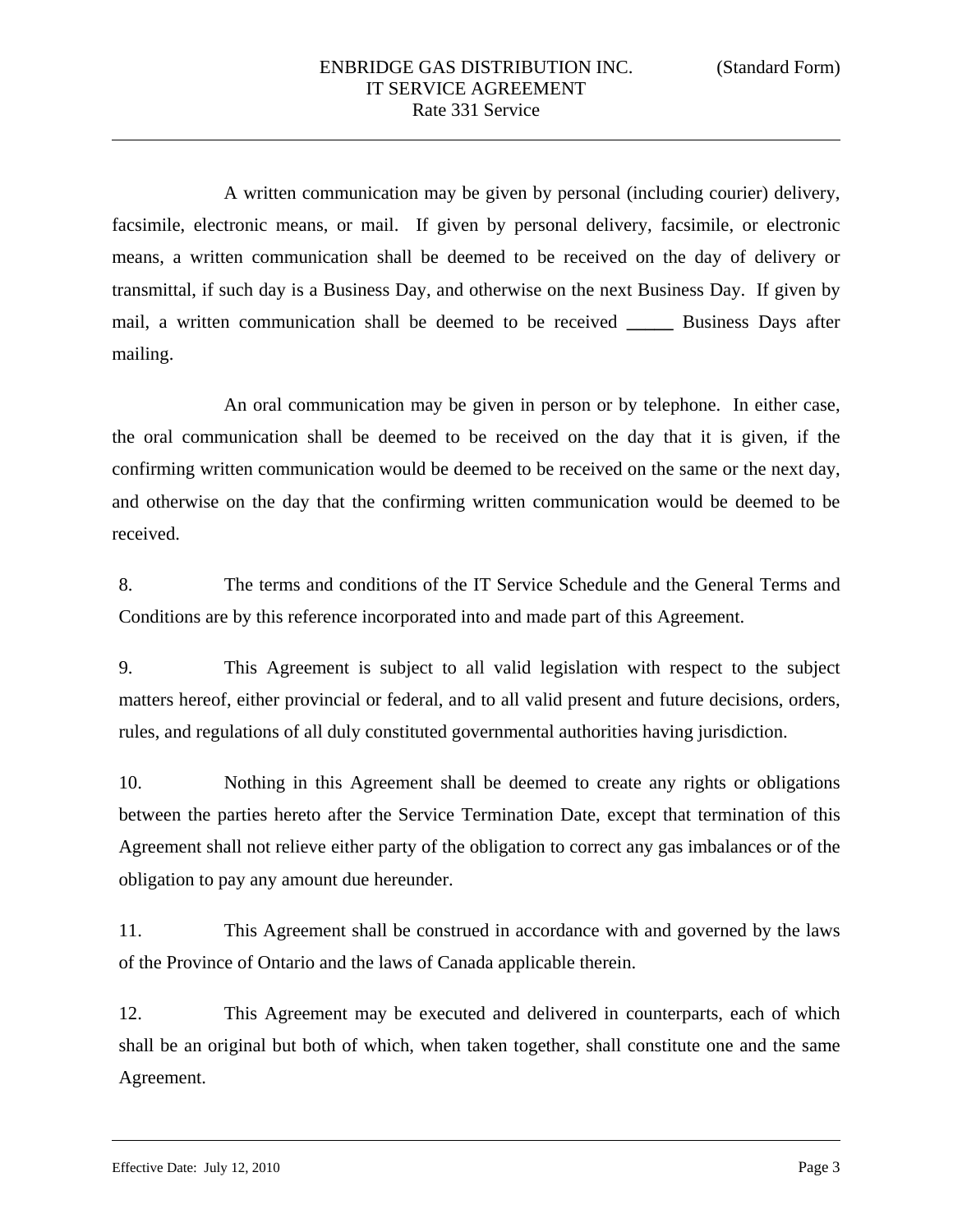**IN WITNESS WHEREOF** the parties hereto have executed and delivered this Agreement as of the day, month, and year first written above.

# **TRANSPORTER: ENBRIDGE GAS DISTRIBUTION INC.**

| By: $\qquad \qquad$ |
|---------------------|
| By: $\qquad \qquad$ |
|                     |
|                     |
| By: $\qquad \qquad$ |
|                     |
| By: $\qquad \qquad$ |

**SHIPPER:**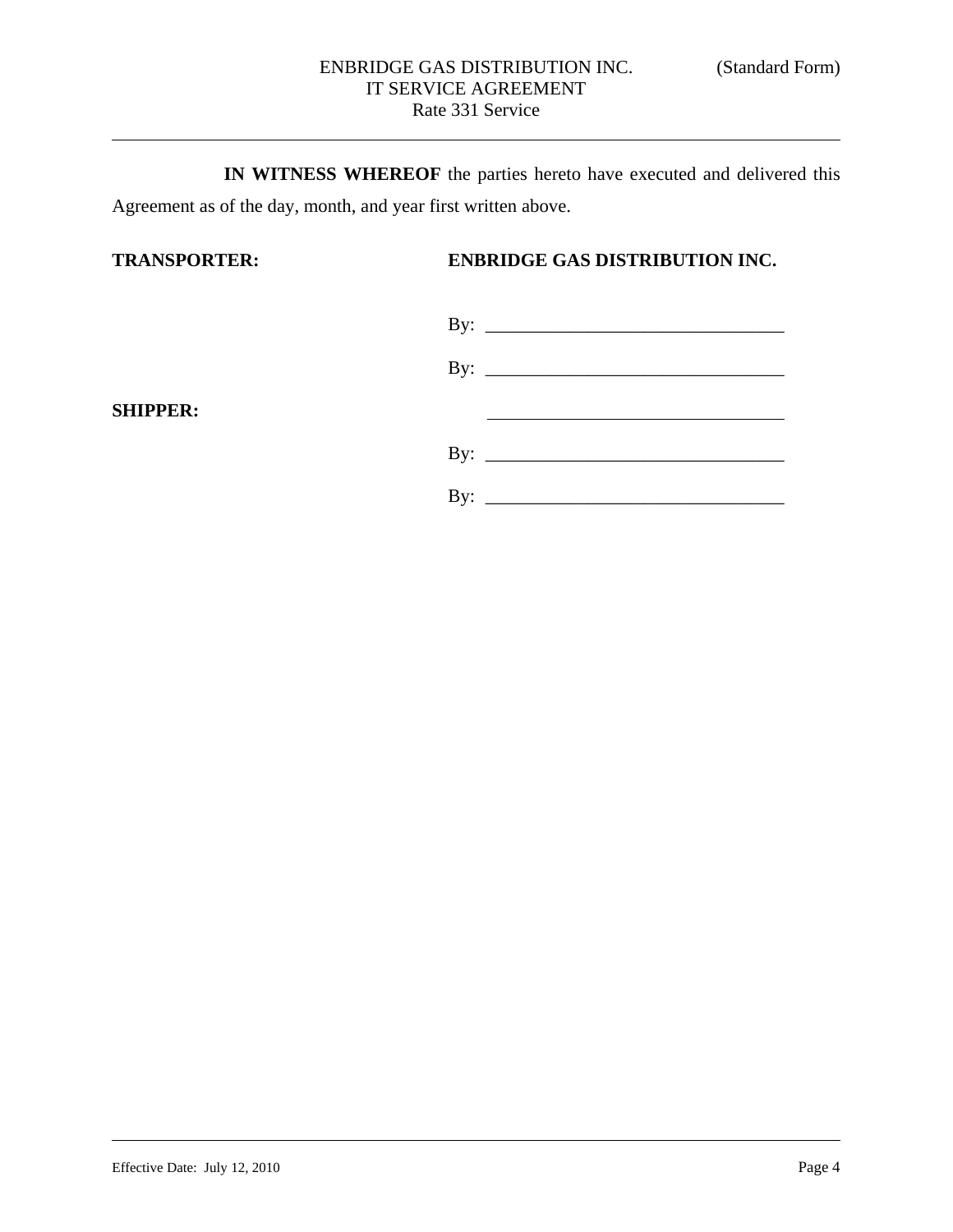# **ENBRIDGE GAS DISTRIBUTION INC. IT SERVICE INDEX (Rate 331 Service)**

| Shipper:                         |                                   |                                                                                                                             |  |
|----------------------------------|-----------------------------------|-----------------------------------------------------------------------------------------------------------------------------|--|
|                                  | Date of Service Agreement:        |                                                                                                                             |  |
|                                  | Number of Service Agreement:      |                                                                                                                             |  |
|                                  | Date of Service Index:            |                                                                                                                             |  |
| Maximum Daily Volume:            |                                   |                                                                                                                             |  |
|                                  | Service Availability Date:        |                                                                                                                             |  |
| <b>Service Termination Date:</b> |                                   |                                                                                                                             |  |
| Receipt Point:                   |                                   | Tecumseh                                                                                                                    |  |
| <b>Delivery Point:</b>           |                                   | Dawn                                                                                                                        |  |
| Notices to Transporter:          |                                   | Enbridge Gas Distribution Inc.                                                                                              |  |
| (i)                              | Delivery Address:                 | 500 Consumers Road<br>North York, Ontario<br><b>M2J 1P8</b>                                                                 |  |
| (ii)                             | <b>Mailing Address:</b>           | P.O. Box 650<br>Scarborough, Ontario<br><b>M1K5E3</b>                                                                       |  |
| (iii)                            | Nominations and<br>Confirmations: | <b>Operations Analyst</b><br>sms@enbridge.com<br>Electronic:<br>$(780)$ 420-8533<br>Facsimile:<br>Telephone: (780) 420-8850 |  |